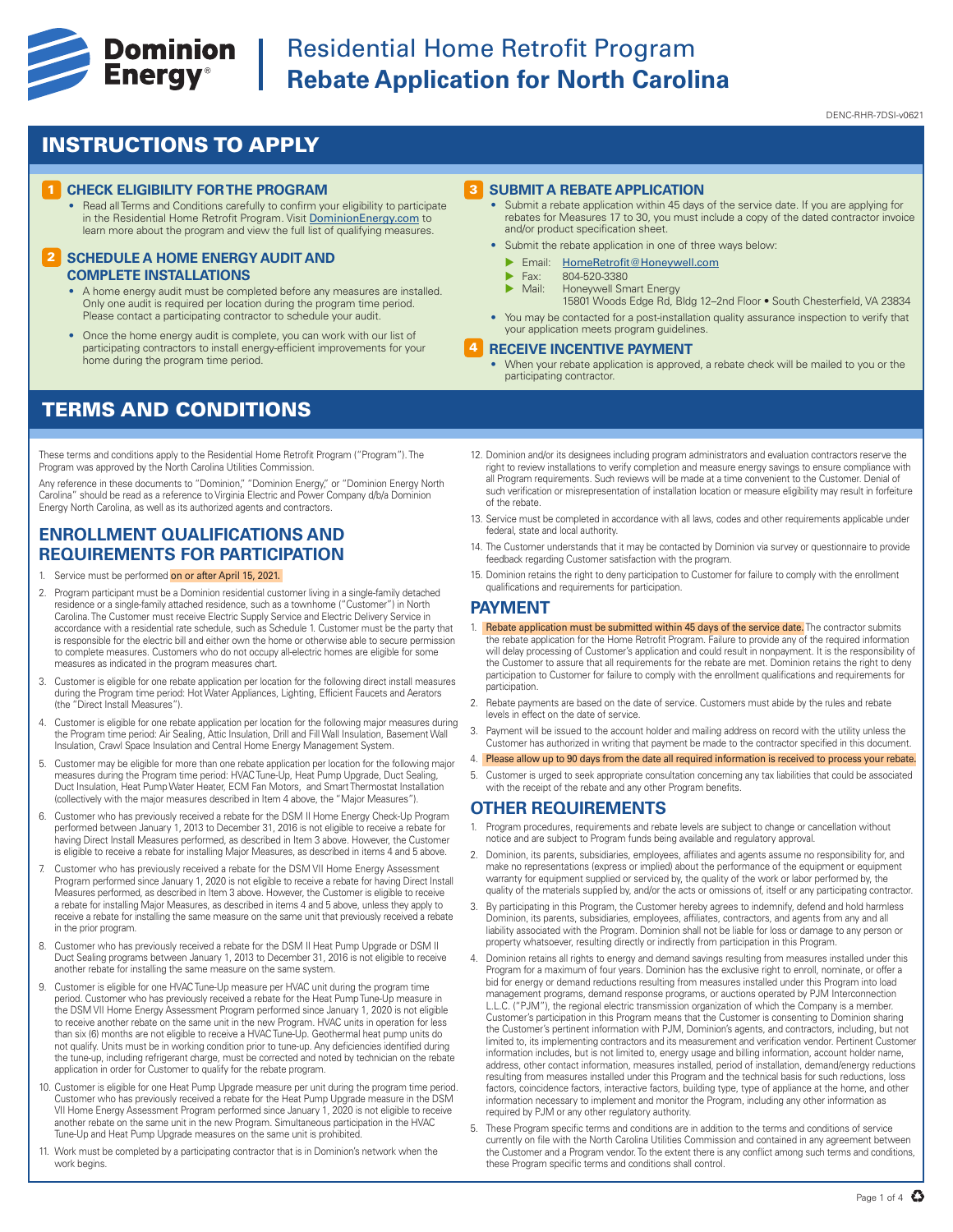

# Residential Home Retrofit Program APPLICATION FOR NORTH CAROLINA

| .<br>(<br>APPLICATION CHECKLI | Complete the checklist below and submit all required documents. Rebate cannot be processed with any missing information or blank fields.<br>Who is submitting this rebate application? Customer Contractor<br>(Your Initials) HAVE READ THE INSTRUCTIONS AND TERMS AND CONDITIONS ON PAGE 1.<br>Completed Home Energy Audit.<br>Completed entire rebate application.<br>Attached a copy of the dated invoice from the contractor who performed the work for Measures 16 to 86 only. (Not applicable for Measures 1 to 15)<br>Included the Product Specification Sheet for installing each of the following measures. Please select all that apply and specify item<br>numbers from Rebate Chart.<br>Measure 20 - 25 - HVAC System Upgrade (Submit AHRI Certificate): ________________<br>Measure 27 - ECM Fan Motor: _<br>✔ Submit in one of three ways: | $\overline{2}$<br>Fax:<br>Mail:                                                                                         | Email: HomeRetrofit@Honeywell.com<br>804-520-3380<br><b>Honeywell Smart Energy</b> |                                                                             |                                                                                                                                                                                                                                  | Measure 26 - Water Heater<br>15801 Woods Edge Rd, Bldg 12-2nd Floor . South Chesterfield, VA 23834 |           |             |
|-------------------------------|----------------------------------------------------------------------------------------------------------------------------------------------------------------------------------------------------------------------------------------------------------------------------------------------------------------------------------------------------------------------------------------------------------------------------------------------------------------------------------------------------------------------------------------------------------------------------------------------------------------------------------------------------------------------------------------------------------------------------------------------------------------------------------------------------------------------------------------------------------|-------------------------------------------------------------------------------------------------------------------------|------------------------------------------------------------------------------------|-----------------------------------------------------------------------------|----------------------------------------------------------------------------------------------------------------------------------------------------------------------------------------------------------------------------------|----------------------------------------------------------------------------------------------------|-----------|-------------|
|                               | Name on Dominion Energy Account:                                                                                                                                                                                                                                                                                                                                                                                                                                                                                                                                                                                                                                                                                                                                                                                                                         |                                                                                                                         |                                                                                    | <b>Dominion Energy Account Number:</b>                                      |                                                                                                                                                                                                                                  |                                                                                                    |           |             |
|                               | Service Address:                                                                                                                                                                                                                                                                                                                                                                                                                                                                                                                                                                                                                                                                                                                                                                                                                                         |                                                                                                                         |                                                                                    |                                                                             |                                                                                                                                                                                                                                  |                                                                                                    |           |             |
|                               | City:                                                                                                                                                                                                                                                                                                                                                                                                                                                                                                                                                                                                                                                                                                                                                                                                                                                    | State:                                                                                                                  | Zip Code:                                                                          |                                                                             |                                                                                                                                                                                                                                  |                                                                                                    |           |             |
| ഗ                             | Key Contact Name:                                                                                                                                                                                                                                                                                                                                                                                                                                                                                                                                                                                                                                                                                                                                                                                                                                        |                                                                                                                         |                                                                                    |                                                                             | <b>REBATE PAYMENT METHOD</b>                                                                                                                                                                                                     |                                                                                                    |           |             |
| ш                             | Email Address:                                                                                                                                                                                                                                                                                                                                                                                                                                                                                                                                                                                                                                                                                                                                                                                                                                           |                                                                                                                         |                                                                                    |                                                                             | (Your Initials) understand that my rebate<br>incentive in the amount of \$ _______ will be paid                                                                                                                                  |                                                                                                    |           |             |
| $\overline{\cap}$             | Home Phone:                                                                                                                                                                                                                                                                                                                                                                                                                                                                                                                                                                                                                                                                                                                                                                                                                                              | Work Phone:<br>Do you have authority to approve work<br>lease this property.<br>on the property?<br>  Yes<br>$\vert$ No |                                                                                    |                                                                             | directly to the contractor specified in this document<br>and recognize that I have received the equivalent value<br>of this amount through services provided, unless I<br>check here $\Box$ to have the rebate check sent to me. |                                                                                                    |           |             |
| STOMER                        | l   lown                                                                                                                                                                                                                                                                                                                                                                                                                                                                                                                                                                                                                                                                                                                                                                                                                                                 |                                                                                                                         |                                                                                    |                                                                             |                                                                                                                                                                                                                                  |                                                                                                    |           |             |
| -<br>O                        | The following question is optional:<br>Did the rebate incentive offered by Dominion Energy have any influence in your decision<br>to have the work performed?<br>Yes<br>No                                                                                                                                                                                                                                                                                                                                                                                                                                                                                                                                                                                                                                                                               |                                                                                                                         |                                                                                    | Building Type (Check one): Single-Family Detached<br>Single-Family Attached |                                                                                                                                                                                                                                  |                                                                                                    |           |             |
|                               | By signing this application, I agree to the above terms and conditions. I authorize Dominion Energy North Carolina to release pertinent electrical usage information<br>through Honeywell Smart Energy as their implementation contractor to the participating contractor listed below. I certify that I am the Dominion Energy North Carolina<br>customer and owner or lessee of the residence described above.                                                                                                                                                                                                                                                                                                                                                                                                                                         |                                                                                                                         |                                                                                    |                                                                             |                                                                                                                                                                                                                                  |                                                                                                    |           |             |
|                               | <b>Customer Name (please print)</b>                                                                                                                                                                                                                                                                                                                                                                                                                                                                                                                                                                                                                                                                                                                                                                                                                      |                                                                                                                         |                                                                                    |                                                                             | <b>Customer Signature</b><br><b>Date</b>                                                                                                                                                                                         |                                                                                                    |           |             |
| <u>(၂</u>                     | Company Name:                                                                                                                                                                                                                                                                                                                                                                                                                                                                                                                                                                                                                                                                                                                                                                                                                                            |                                                                                                                         |                                                                                    |                                                                             | Technician Name:                                                                                                                                                                                                                 |                                                                                                    |           |             |
|                               | <b>Company Street Address</b>                                                                                                                                                                                                                                                                                                                                                                                                                                                                                                                                                                                                                                                                                                                                                                                                                            |                                                                                                                         |                                                                                    | Service Date:                                                               |                                                                                                                                                                                                                                  |                                                                                                    |           |             |
|                               | City:                                                                                                                                                                                                                                                                                                                                                                                                                                                                                                                                                                                                                                                                                                                                                                                                                                                    |                                                                                                                         |                                                                                    |                                                                             |                                                                                                                                                                                                                                  | State:                                                                                             | Zip Code: |             |
| CONTRACTOR DETAIL             | Company Phone:                                                                                                                                                                                                                                                                                                                                                                                                                                                                                                                                                                                                                                                                                                                                                                                                                                           | Email Address:                                                                                                          |                                                                                    |                                                                             |                                                                                                                                                                                                                                  |                                                                                                    |           |             |
|                               |                                                                                                                                                                                                                                                                                                                                                                                                                                                                                                                                                                                                                                                                                                                                                                                                                                                          |                                                                                                                         |                                                                                    |                                                                             |                                                                                                                                                                                                                                  |                                                                                                    |           |             |
|                               | <b>Technician Signature</b>                                                                                                                                                                                                                                                                                                                                                                                                                                                                                                                                                                                                                                                                                                                                                                                                                              |                                                                                                                         | Date                                                                               |                                                                             |                                                                                                                                                                                                                                  |                                                                                                    |           |             |
|                               | <b>DominionEnergy.com</b>                                                                                                                                                                                                                                                                                                                                                                                                                                                                                                                                                                                                                                                                                                                                                                                                                                |                                                                                                                         | <b>@ HomeRetrofit@Honeywell.com</b>                                                |                                                                             |                                                                                                                                                                                                                                  | 1-888-366-8280                                                                                     |           | Page 2 of 4 |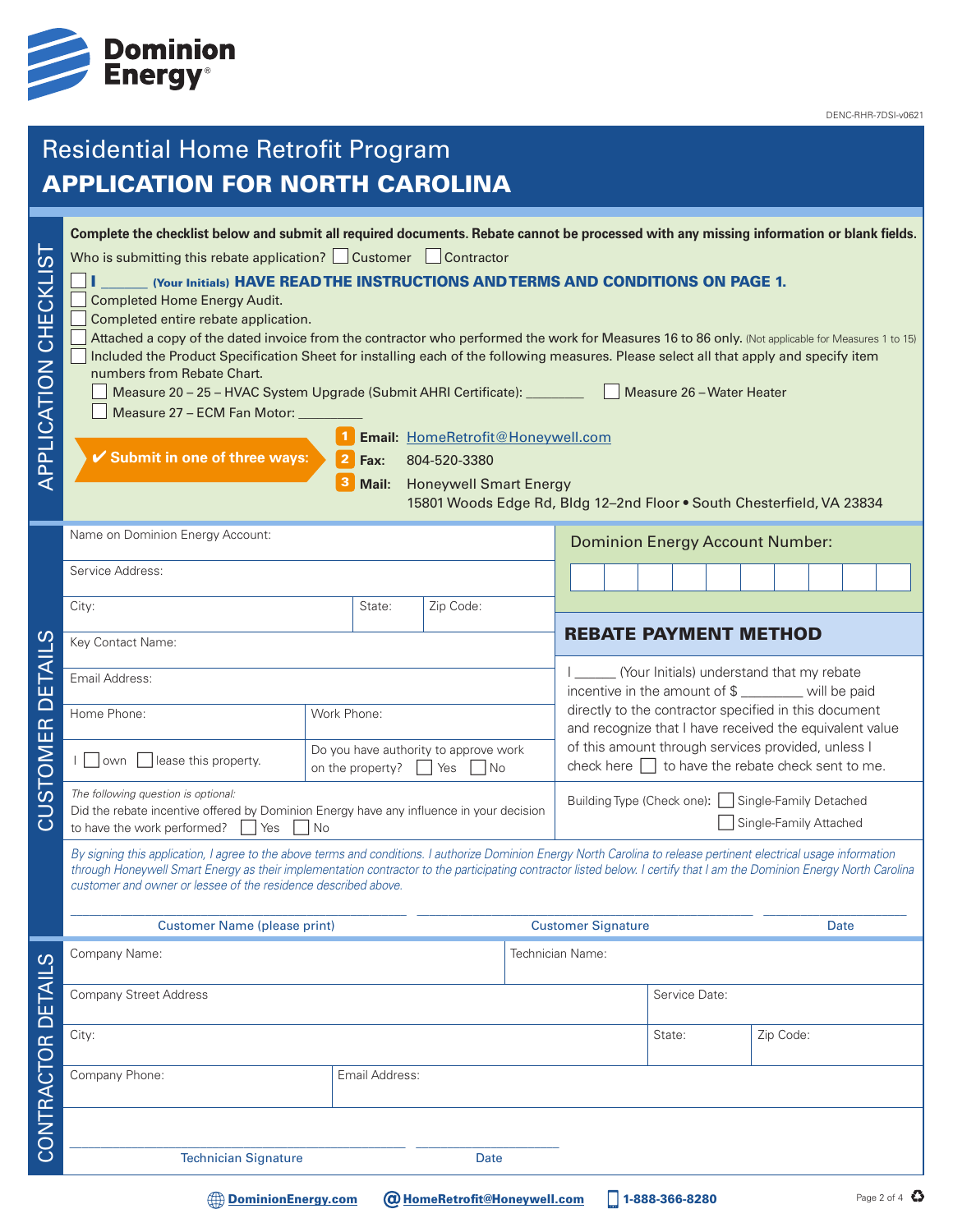

| <b>Dominion Energy Account Number:</b> |  |  |  |
|----------------------------------------|--|--|--|
|----------------------------------------|--|--|--|



DENC-RHR-7DSI-v0621

## Duct Sealing **(Measures 45-50)**

**Rebate cannot be processed with any missing information. All fields marked with an asterisk (\*) are optional. Please use a separate form for each additional unit.** 

Rebate Item # per Measure Chart:

| <b>UNIT INFORMATION (Condensing Coil/Outdoor Unit)</b>                                                                                                                                                                                                           |                                                                                                                                           |                          |                                                                                                                                                              |                |  |
|------------------------------------------------------------------------------------------------------------------------------------------------------------------------------------------------------------------------------------------------------------------|-------------------------------------------------------------------------------------------------------------------------------------------|--------------------------|--------------------------------------------------------------------------------------------------------------------------------------------------------------|----------------|--|
| Repair Required:<br>Manufacturer:                                                                                                                                                                                                                                | Model No:                                                                                                                                 |                          | Serial No:                                                                                                                                                   | No. of Floors: |  |
| Yes<br>$\vert$ No<br>Cooling Capacity Per Unit (tons):                                                                                                                                                                                                           | Heating Capacity Per Unit (Btu/h):                                                                                                        | Primary Heating Fuel:    |                                                                                                                                                              |                |  |
|                                                                                                                                                                                                                                                                  |                                                                                                                                           | Electric<br>Non-Electric |                                                                                                                                                              |                |  |
| Cooling System Type:<br>Heat Pump: Geothermal, Open Loop (rare)<br>Heat Pump: Geothermal, Closed Loop<br>Heat Pump: Ductless Mini Split<br>Heat Pump: Water Source<br>Central A/C<br>Window Unit A/C<br>Heat Pump: Air Source<br>Packaged System A/C             |                                                                                                                                           |                          |                                                                                                                                                              |                |  |
| Heating System Type:<br>Heat Pump: Geothermal, Closed Loop<br>Heat Pump: Geothermal, Open Loop (rare)<br>Heat Pump: Ductless Mini Split<br>None<br>Heat Pump: Water Source<br><b>Electrical Resistance Heat</b><br>Non-Electric<br>Heat Pump: Air Source         |                                                                                                                                           |                          |                                                                                                                                                              |                |  |
| Fan System Type:<br>Airfoil/Backward-Inclined<br>Airfoil/Backward-Inclined with Inlet Guide Vanes                                                                                                                                                                |                                                                                                                                           | Forward Curved           | Forward Curved with Inlet Guide Vanes                                                                                                                        |                |  |
| Conditioned Space (Sq Ft):<br><b>Equipment Phase:</b><br>3                                                                                                                                                                                                       | <b>SEER</b> (10 to 30):                                                                                                                   | <b>HSPF</b> (6 to 12):   | Voltage*:                                                                                                                                                    | Amp (RLA):     |  |
| <b>DUCT INFORMATION</b>                                                                                                                                                                                                                                          |                                                                                                                                           |                          |                                                                                                                                                              |                |  |
| Insulation R Value:<br>No Insulation                                                                                                                                                                                                                             | R4 Insulation<br>R2 Insulation                                                                                                            |                          | R6 Insulation<br>R8 Insulation                                                                                                                               |                |  |
| Flex-Duct<br>Duct Type:                                                                                                                                                                                                                                          | Rigid Board                                                                                                                               | <b>Rigid Sheet Metal</b> |                                                                                                                                                              |                |  |
| Duct Testing Method:<br>Duct Blaster Pre/Aerosol Post                                                                                                                                                                                                            | <b>Total Leakage Duct Blaster</b><br>(If any of the above three options are selected, please fill in the CFM25 fields, where applicable.) |                          | Aerosol Test Equipment                                                                                                                                       |                |  |
| CFM25 Leakage Pre: _____________                                                                                                                                                                                                                                 | CFM25 Leakage % Pre: CFM25 Leakage Post:<br>(If Air Sealing is also completed, please fill in the CFM50 fields, where applicable.)        |                          | CFM25 Leakage % Post:                                                                                                                                        |                |  |
| CFM50 Whole House Pre*: _________ CFM50 Envelope Only Pre*: _________ CFM50 Whole House Post*: ________ CFM50 Envelope Only Post*:                                                                                                                               |                                                                                                                                           |                          |                                                                                                                                                              |                |  |
| <b>DUCT SEALING/REPAIR CHECKLIST</b>                                                                                                                                                                                                                             |                                                                                                                                           |                          |                                                                                                                                                              |                |  |
| All work is subject to a diagnostic quality assurance post-sealing test. If the post-sealing leakage does not<br>equal 15% or less of total duct system leakage, then the program rebate will not be issued.                                                     |                                                                                                                                           |                          |                                                                                                                                                              |                |  |
| Condition of ducts prior to sealing based on visual inspection?     Leaky     Average<br>  Tight                                                                                                                                                                 |                                                                                                                                           |                          |                                                                                                                                                              |                |  |
| The following standards serve as the pre-installation checklist and apply to all accessible ductwork:                                                                                                                                                            |                                                                                                                                           |                          |                                                                                                                                                              |                |  |
| Yes No N/A<br>All ducts in nonconditioned areas (crawl spaces, attics, garages                                                                                                                                                                                   |                                                                                                                                           | Yes No N/A               | All flexible ducts are straight runs and are not crushed,                                                                                                    |                |  |
| and basements) are fully wrapped or internally insulated<br>crimped or make turns sharper than 90 degrees<br>All accessible sections of metal duct are secured with<br>All ductwork is intact and connected from air source to termination<br>sheet metal screws |                                                                                                                                           |                          |                                                                                                                                                              |                |  |
| Exhaust fan ductwork is insulated in unconditioned spaces                                                                                                                                                                                                        |                                                                                                                                           |                          |                                                                                                                                                              |                |  |
| The following connections shall be sealed with bucket mastic, aerosol-based sealant, or UL 181 duct tape (duct tape will NOT pass if it is not UL 181-rated):<br>Yes No N/A<br>Yes No N/A                                                                        |                                                                                                                                           |                          |                                                                                                                                                              |                |  |
| Plenum seams (includes trunk lines, distribution boxes, etc.)                                                                                                                                                                                                    |                                                                                                                                           |                          | Collar to junction box seams                                                                                                                                 |                |  |
| Plenum to collars (tabbed metal collar sealed directly to rigid<br>plenum material)                                                                                                                                                                              |                                                                                                                                           |                          | Collar to return box (sheet metal to sheet metal)                                                                                                            |                |  |
| Collars to ducts (mechanically fastened and sealed with bucket<br>mastic or UL-181 approved tape)                                                                                                                                                                |                                                                                                                                           |                          | Joints on the return box (only accessible from inside the return;<br>if interior of the return is insulated, remove insulation, seal,<br>replace insulation) |                |  |
| Ducts to supply boots (same as above)                                                                                                                                                                                                                            |                                                                                                                                           |                          | Panned returns/seal all vertical and horizontal seams                                                                                                        |                |  |
| Air handler: Cabinet seams, electrical penetrations, plumbing<br>penetrations (i.e., condensate lines) and line set penetrations                                                                                                                                 |                                                                                                                                           |                          | Supply boots to subfloor/sealed from above or below                                                                                                          |                |  |
| Plumbing penetrations/sealed with caulk or adhesive patch                                                                                                                                                                                                        |                                                                                                                                           |                          | Supply boots to ceiling/walls/sealed from above or below<br>Return box to sheetrock and subfloor/sealed if building cavity                                   |                |  |
| Line set penetrations/sealed with high temperature caulk                                                                                                                                                                                                         |                                                                                                                                           |                          | is used as part of duct system                                                                                                                               |                |  |